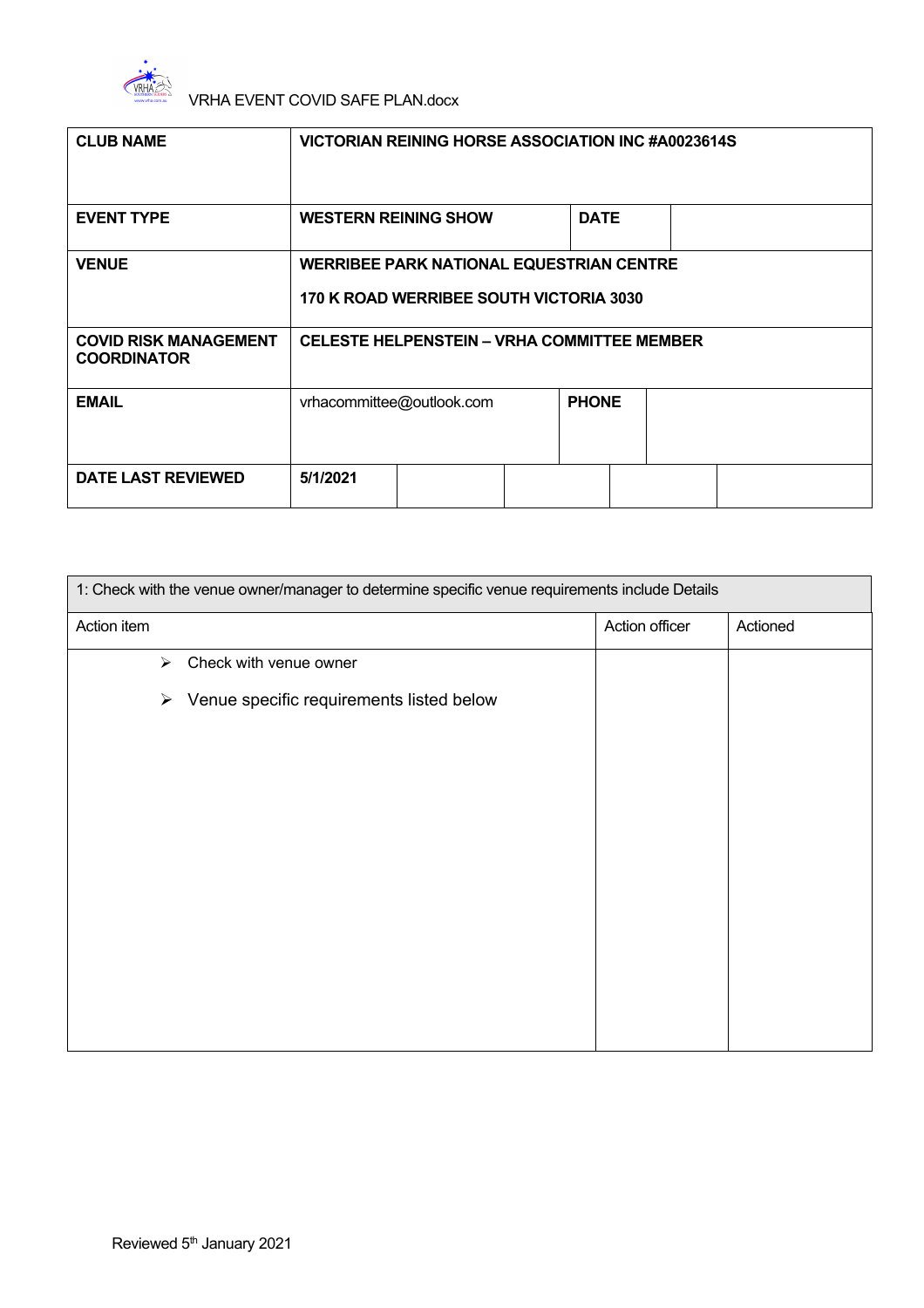

| 2: Infection control measures introduced to ensure all participants and spectators maintain personal hygiene |                                                                                                                              |                |          |
|--------------------------------------------------------------------------------------------------------------|------------------------------------------------------------------------------------------------------------------------------|----------------|----------|
| Action item                                                                                                  |                                                                                                                              | Action officer | Actioned |
| ➤                                                                                                            | Promote personal hygiene measures on event website<br>and information to participants including rules re<br>wearing of masks |                |          |
| $\blacktriangleright$                                                                                        | Hand sanitizing stations at common areas, gate,<br>outside event office, judges and scribes chair                            |                |          |
| ➤                                                                                                            | Signs and posters to encourage personal hygiene                                                                              |                |          |
| ⋗                                                                                                            | Other                                                                                                                        |                |          |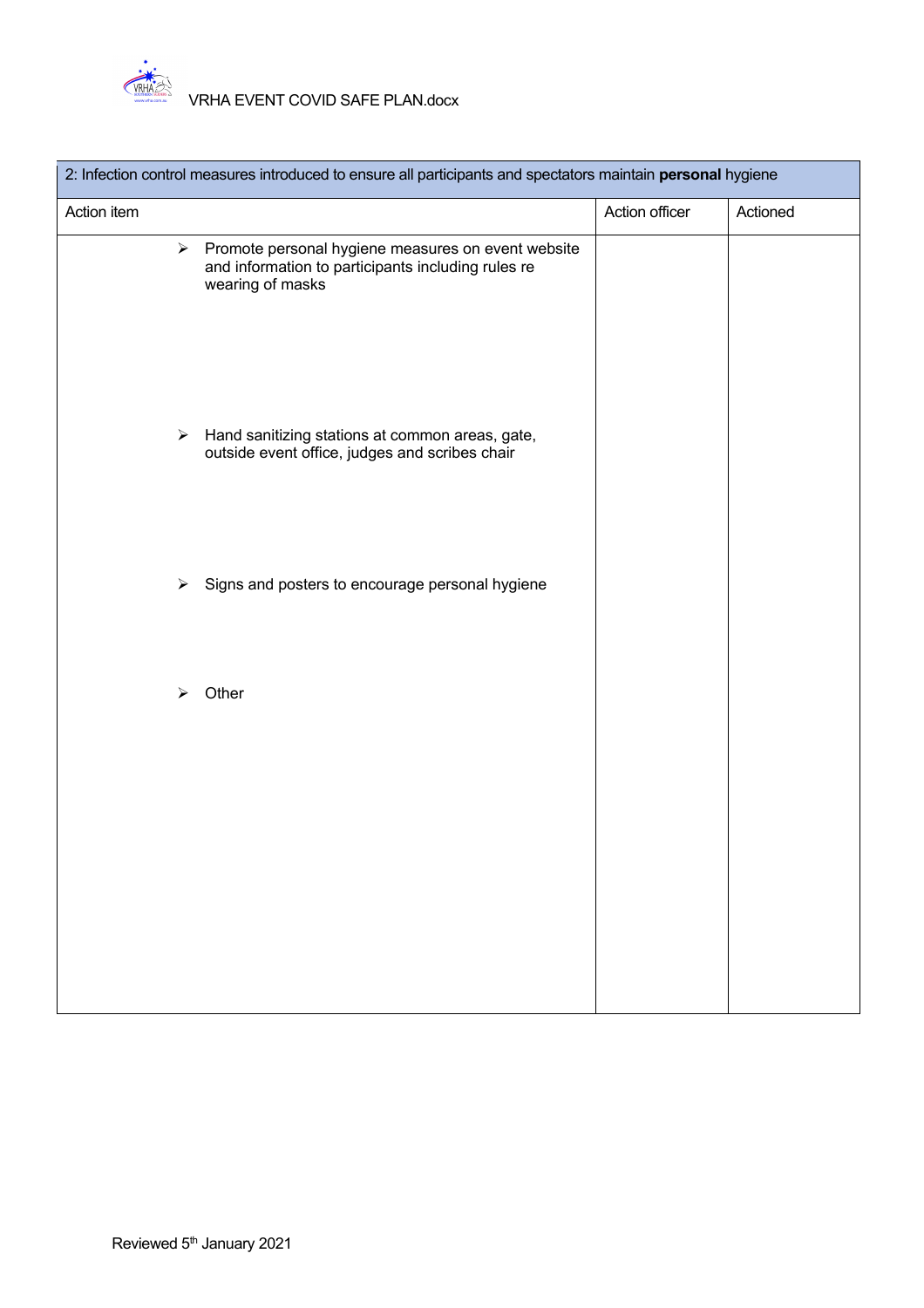

| 3: High touch common surfaces/areas require regular cleaning                                                             |                |          |  |
|--------------------------------------------------------------------------------------------------------------------------|----------------|----------|--|
| Action item                                                                                                              | Action officer | Actioned |  |
| $\blacktriangleright$<br>Toilets - WPNEC Venue Management                                                                |                |          |  |
| Venue Entry Gates - WPNEC Venue Management<br>➤                                                                          |                |          |  |
| Other common surfaces                                                                                                    |                |          |  |
| Show office tables chairs & equipment<br>$\blacktriangleright$<br>Judges chair<br>➤<br>Horse Number collection area<br>↘ |                |          |  |

|             | 4: Protocols implemented to ensure physical distancing is maintained at the event                                                                             |                |          |  |
|-------------|---------------------------------------------------------------------------------------------------------------------------------------------------------------|----------------|----------|--|
| Action item |                                                                                                                                                               | Action officer | Actioned |  |
|             | Floats 4m apart - as per WPNEC Venue Management<br>➤<br>Every second yard or stable vacant as per WPNEC<br>Venue Management                                   |                |          |  |
| ➤           | Marshalls at warmups, marshalling areas to avoid<br>crowding                                                                                                  |                |          |  |
|             | $\triangleright$ Signs around common areas reminding of physical<br>distancing requirements                                                                   |                |          |  |
|             | $\triangleright$ Covid Safe Officer/s – monitoring gatherings                                                                                                 |                |          |  |
|             | Entries limited (dependent on venue size and use) to ensure<br>plenty of room for parking/warming up/movement around venue<br>- as per WPNEC Venue Management |                |          |  |
|             | Note: The activity undertaken is of low transmission risk                                                                                                     |                |          |  |
| Other:      |                                                                                                                                                               |                |          |  |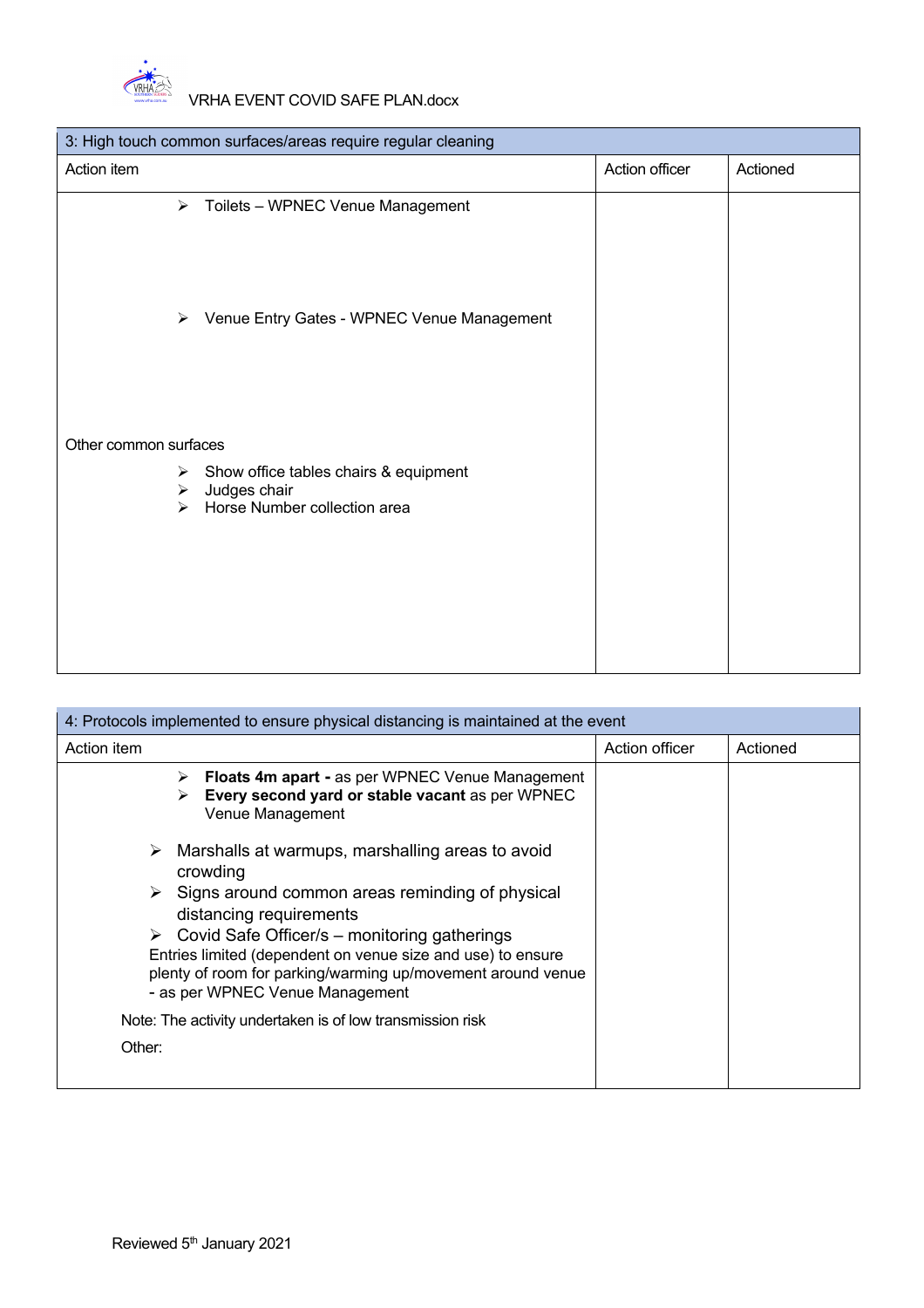

| 5: Emphasis the importance of hygiene and social distancing |                                                                             |                |          |
|-------------------------------------------------------------|-----------------------------------------------------------------------------|----------------|----------|
| Action item                                                 |                                                                             | Action officer | Actioned |
| ➤<br>⋗                                                      | Pre-event publicity and signs and announcements on<br>day of event<br>Other |                |          |
|                                                             |                                                                             |                |          |

| 6: Identify areas where gatherings are likely to occur - outline strategies to limit such gatherings |                                                                                                                     |                |          |
|------------------------------------------------------------------------------------------------------|---------------------------------------------------------------------------------------------------------------------|----------------|----------|
| Action item                                                                                          |                                                                                                                     | Action officer | Actioned |
|                                                                                                      | $\triangleright$ Event show office                                                                                  |                |          |
|                                                                                                      | $\triangleright$ Sign on door to advise person limit as per 4sqm density<br>quotient                                |                |          |
|                                                                                                      | $\triangleright$ Distribution of Horse collection numbers – stored in zip<br>lock bags on table outside show office |                |          |
| ➤                                                                                                    | Distribution of prizes (no presentations)                                                                           |                |          |
| ➤                                                                                                    | Check in                                                                                                            |                |          |
|                                                                                                      | $\triangleright$ Line up outside show office via window                                                             |                |          |
| $\triangleright$                                                                                     | Electronic check in. VRHA QR Code registration<br>outside show office                                               |                |          |
|                                                                                                      | $\triangleright$ Score sheets outside if weather permitting alternative                                             |                |          |
|                                                                                                      | posted on VRHA website at end of show.<br>$\triangleright$ Located outdoors – spread apart                          |                |          |
| $\blacktriangleright$                                                                                | Toilets - signs re social distancing. Max number at<br>once. as per WPNEC Venue management                          |                |          |
|                                                                                                      | Event organised gathering in accordance with CovidSafe requirements<br>- as per WPNEC Venue management              |                |          |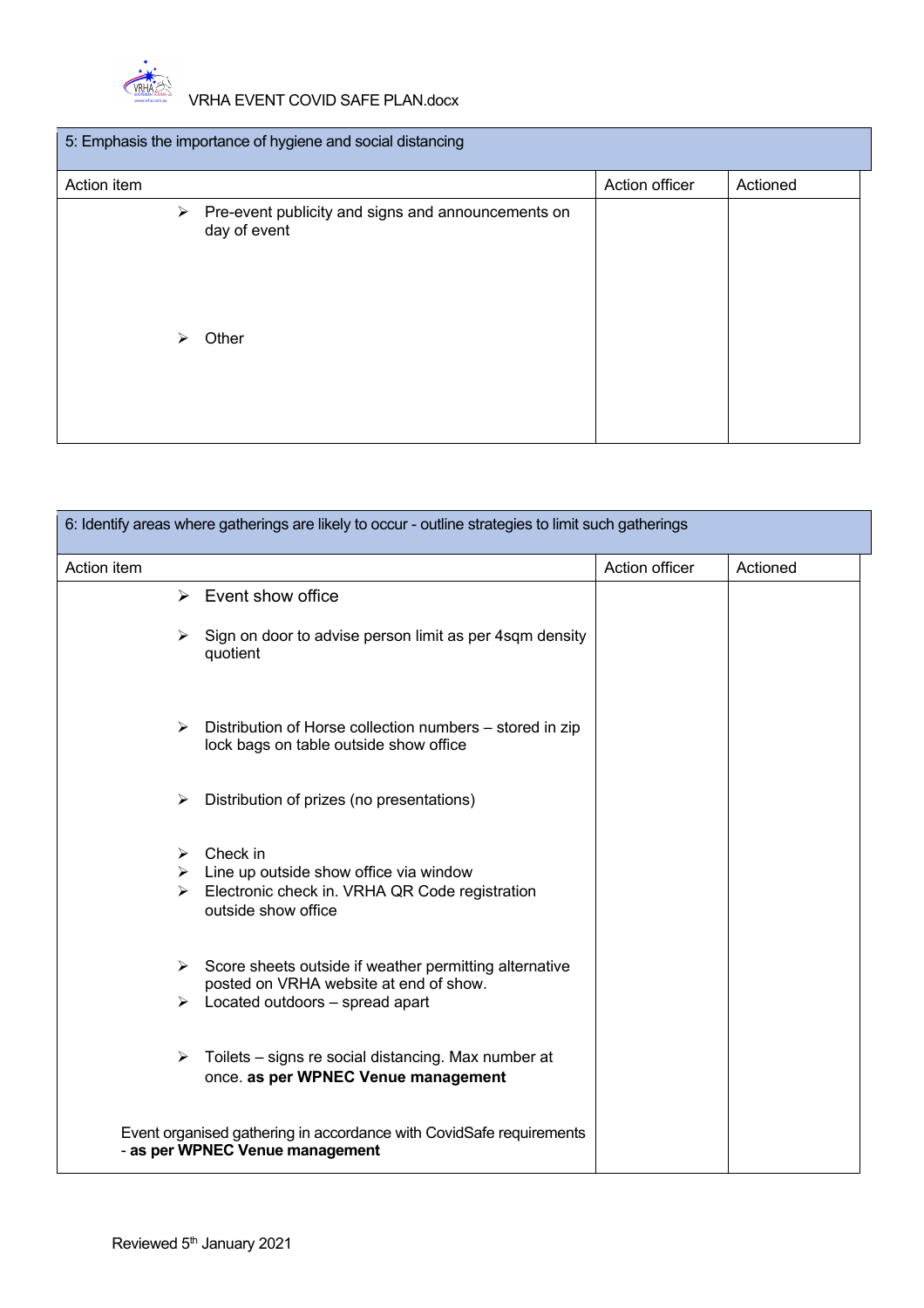

| Marshalling areas and warmup - marshalls and stewards to monitor. |  |
|-------------------------------------------------------------------|--|
| Other                                                             |  |
|                                                                   |  |

# **Arrival of participants (riders, spectators, support personnel, officials, volunteers)**

|             | 7: Measures put in place for managing venue entry points              |                |          |
|-------------|-----------------------------------------------------------------------|----------------|----------|
| Action item |                                                                       | Action officer | Actioned |
| ≻           | Gate attendants at main entrance/s - as per WPNEC<br>Venue Management |                |          |
| ≻           | Unmanned gates locked - as per WPNEC Venue<br>Management              |                |          |
| ⋗           | Other                                                                 |                |          |

| 8: Processes used to record name, contact details and time at venue for every person who<br>attends a competition                         |                |          |  |
|-------------------------------------------------------------------------------------------------------------------------------------------|----------------|----------|--|
| Action item (options)                                                                                                                     | Action officer | Actioned |  |
| $\triangleright$ Use of QR code to register participants<br>$\triangleright$ Front entry gate - as per WPNEC Venue<br>Management<br>Other |                |          |  |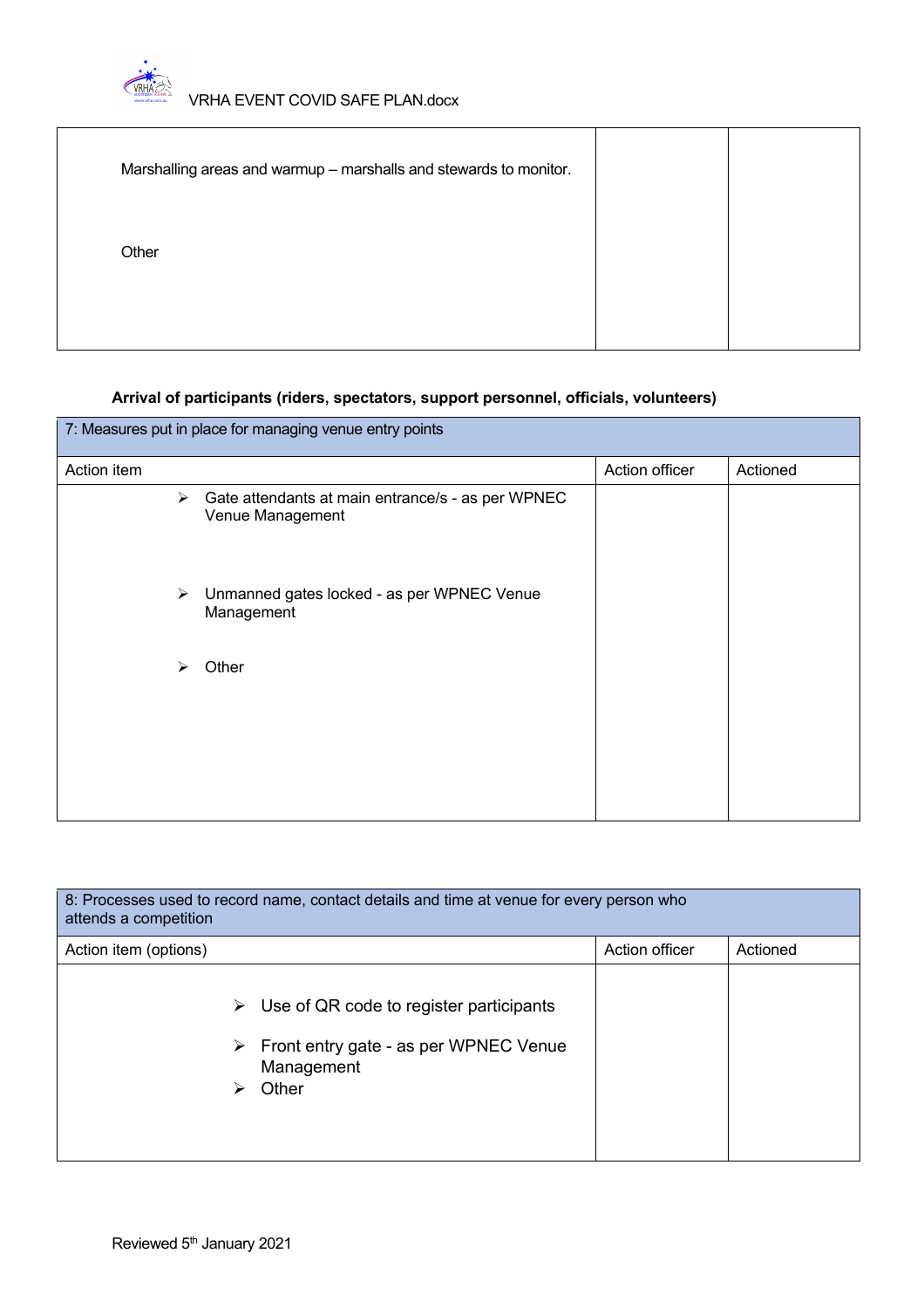

# **Administration**

| 9: Steps to be implemented to reduce risk of transmission in the Event Show Office |                                                                                                                                                                           |                |          |  |
|------------------------------------------------------------------------------------|---------------------------------------------------------------------------------------------------------------------------------------------------------------------------|----------------|----------|--|
| Action item (suggestions)                                                          |                                                                                                                                                                           | Action officer | Actioned |  |
|                                                                                    | $\triangleright$ Minimal personnel in office – social distancing and<br>masks                                                                                             |                |          |  |
|                                                                                    | $\triangleright$ Hand hygiene station                                                                                                                                     |                |          |  |
| $\blacktriangleright$                                                              | Minimal contact with participants (eg:one or two<br>people manning desk - no competitors inside -<br>open office window for controlling enquires and<br>social distancing |                |          |  |
| $\blacktriangleright$                                                              | Competitors to line up outside – contact via window                                                                                                                       |                |          |  |
| ➤                                                                                  | Limit double handling of paperwork                                                                                                                                        |                |          |  |
| ➤                                                                                  | Use of electronic systems                                                                                                                                                 |                |          |  |
| ⋗                                                                                  | Other                                                                                                                                                                     |                |          |  |

|                                                | 10: Steps to be taken to reduce the risk of transmission to volunteers and officials                                                                                                                        |                |          |
|------------------------------------------------|-------------------------------------------------------------------------------------------------------------------------------------------------------------------------------------------------------------|----------------|----------|
| Action item                                    |                                                                                                                                                                                                             | Action officer | Actioned |
| ➤<br>$\triangleright$<br>➤<br>≻<br>➤<br>≻<br>➤ | Pre event Covid training/advice to minimise risks for<br>Judges<br>Pencillers<br><b>Runners</b><br>$\triangleright$ Event office<br><b>Scorers</b><br>Gate attendants<br>Marshalls<br><b>Tractor Driver</b> |                |          |
| ➤                                              | Supply of masks on hand                                                                                                                                                                                     |                |          |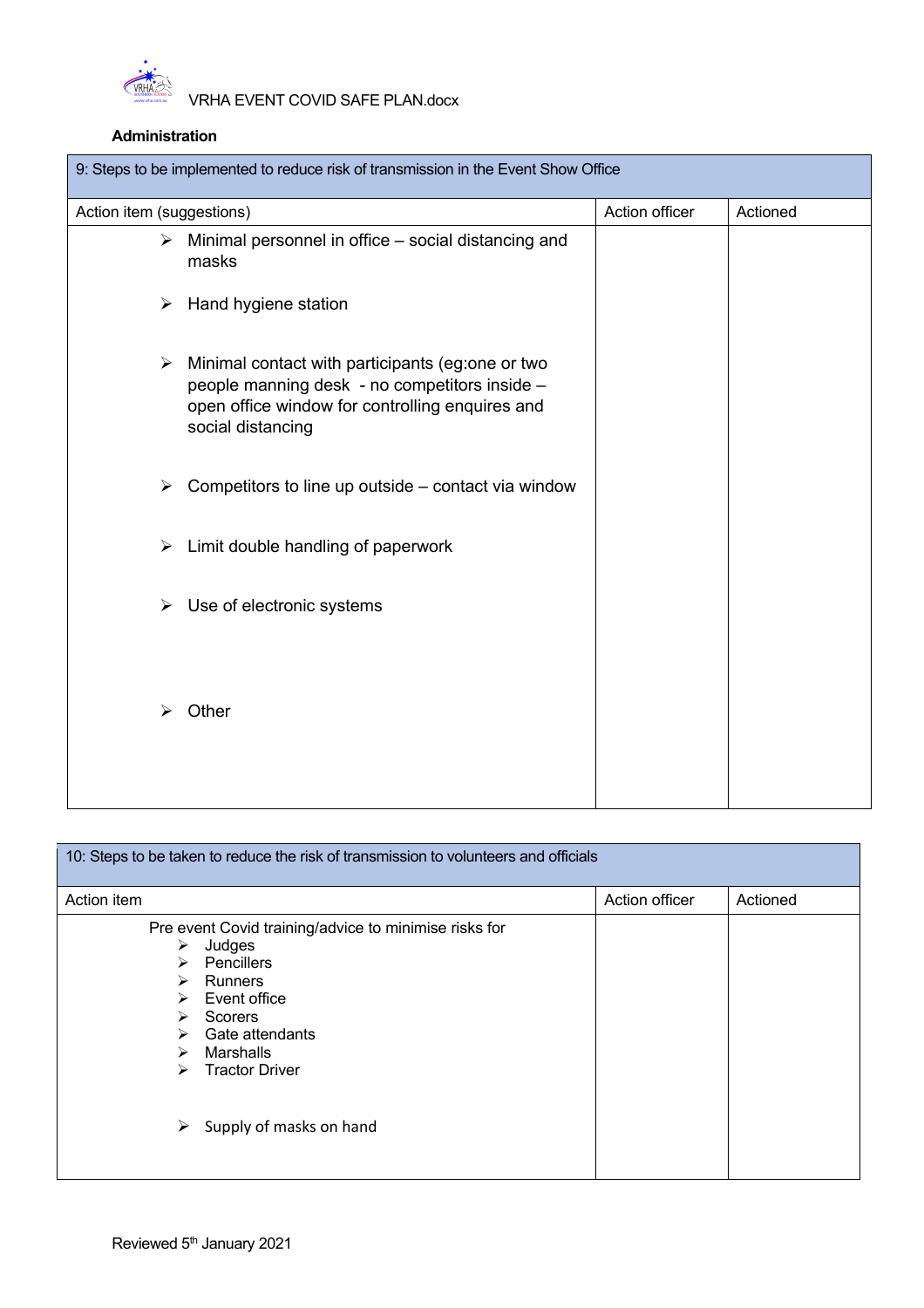

|                       | Minimum personnel<br>➤                   |  |
|-----------------------|------------------------------------------|--|
|                       | Social distancing pencillers/judges<br>➤ |  |
| $\blacktriangleright$ | Electronic scoring where feasible        |  |
| $\blacktriangleright$ | Masks and gloves                         |  |
|                       | Other                                    |  |

| 11: Steps taken to reduce handling of documents |                                                                                                                  |                |          |  |
|-------------------------------------------------|------------------------------------------------------------------------------------------------------------------|----------------|----------|--|
| Action item                                     |                                                                                                                  | Action officer | Actioned |  |
|                                                 | $\triangleright$ Score sheets available online during show if possible<br>otherwise posted online after the show |                |          |  |
| ➤                                               | Limited handling of draw sheets and score sheets                                                                 |                |          |  |
| ➤                                               | Draw & Score Sheets available online                                                                             |                |          |  |
| $\blacktriangleright$                           | No return of horse numbers                                                                                       |                |          |  |
| ⋗                                               | Other                                                                                                            |                |          |  |
|                                                 |                                                                                                                  |                |          |  |

| 12: Covid Safe conditions of entry included in each event program                                                         |                |          |
|---------------------------------------------------------------------------------------------------------------------------|----------------|----------|
| Action item                                                                                                               | Action officer | Actioned |
| Link to VRHA Website conditions of entry on show<br>➤<br>program<br>www.vrha.com.au                                       |                |          |
| Event specific conditions                                                                                                 |                |          |
| arrive ready to ride / leave after riding/ no congregating at the<br>➤<br>gate<br>Register upon arrival with QR code<br>➤ |                |          |
| Other                                                                                                                     |                |          |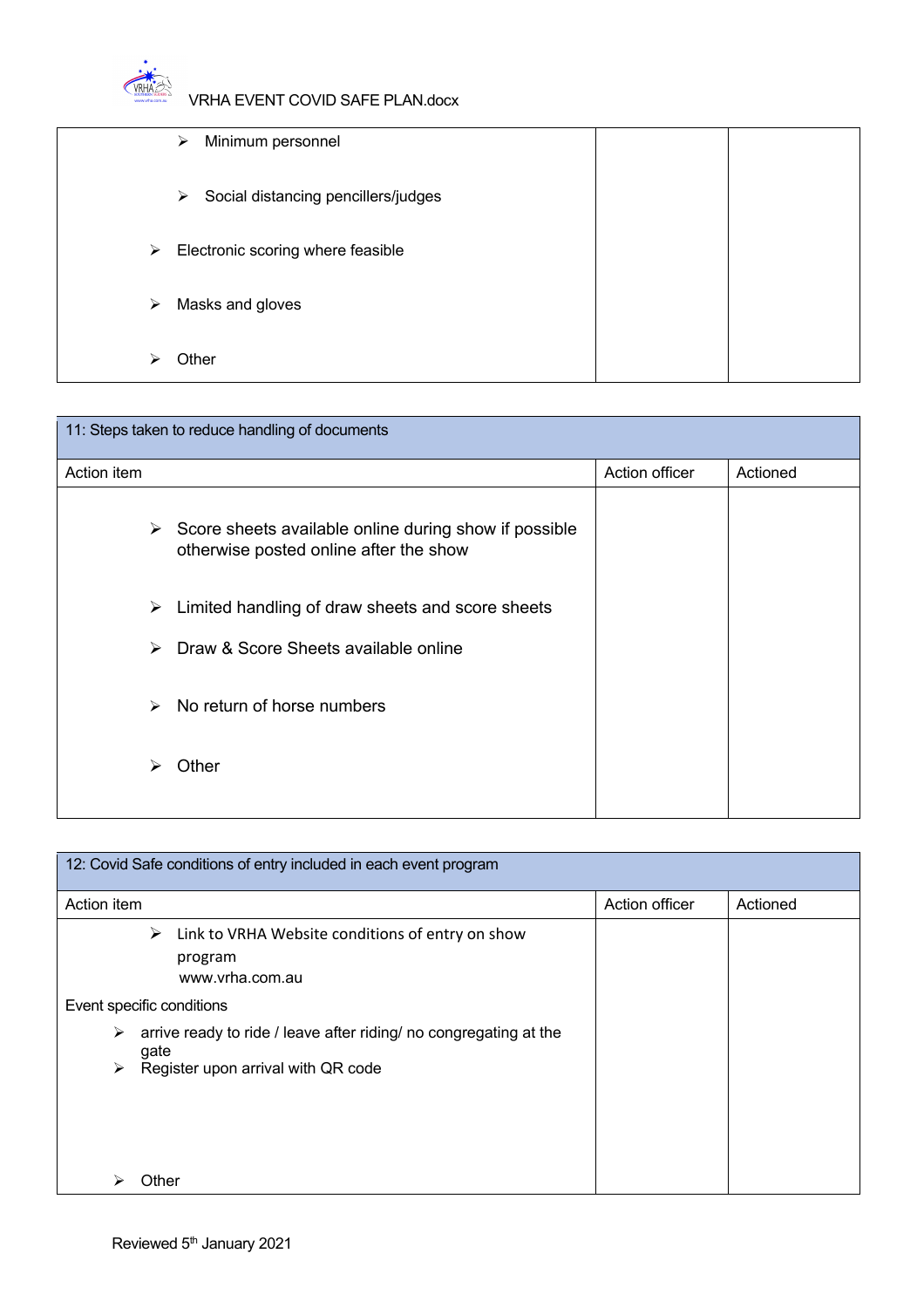

| 13: Covid Safe key points covered in event official's and volunteer briefings?                                                                                                                                             |                |          |
|----------------------------------------------------------------------------------------------------------------------------------------------------------------------------------------------------------------------------|----------------|----------|
| Action item                                                                                                                                                                                                                | Action officer | Actioned |
| Judges                                                                                                                                                                                                                     |                |          |
| Advise to BYO scribe from place of residence/partner<br>➤                                                                                                                                                                  |                |          |
| If penciller required – consider alternative risk management<br>➤<br>protocols<br>Limit interaction with riders<br>➤<br>Place score sheets in Scribes satchel. Limit double handling.<br>➤<br>Wear mask<br>➤<br>Other<br>≻ |                |          |
| Pencillers                                                                                                                                                                                                                 |                |          |
| Wear mask<br>≻                                                                                                                                                                                                             |                |          |
| Don't share pens or clipboards<br>➤                                                                                                                                                                                        |                |          |
| Limit double handling of score sheets<br>➤<br>Maintain 1.5m - use two judges chairs if necessary and utilise<br>➤                                                                                                          |                |          |
| walkie talkie for communication between judge and scribe                                                                                                                                                                   |                |          |
| Place completed score sheets directly in satchel<br>➤<br>Other<br>$\blacktriangleright$                                                                                                                                    |                |          |
| <b>Marshalls</b><br>Warm up or marshalling areas. Avoid overcrowding.<br>➤<br>Mask and gloves to be worn<br>➤                                                                                                              |                |          |
| Sanitise hands regularly<br>➤                                                                                                                                                                                              |                |          |
| Draw sheets placed in satchel<br>➤<br>Sanitize stationary<br>➤                                                                                                                                                             |                |          |
| ➤<br>Other                                                                                                                                                                                                                 |                |          |
|                                                                                                                                                                                                                            |                |          |
|                                                                                                                                                                                                                            |                |          |
|                                                                                                                                                                                                                            |                |          |
|                                                                                                                                                                                                                            |                |          |
|                                                                                                                                                                                                                            |                |          |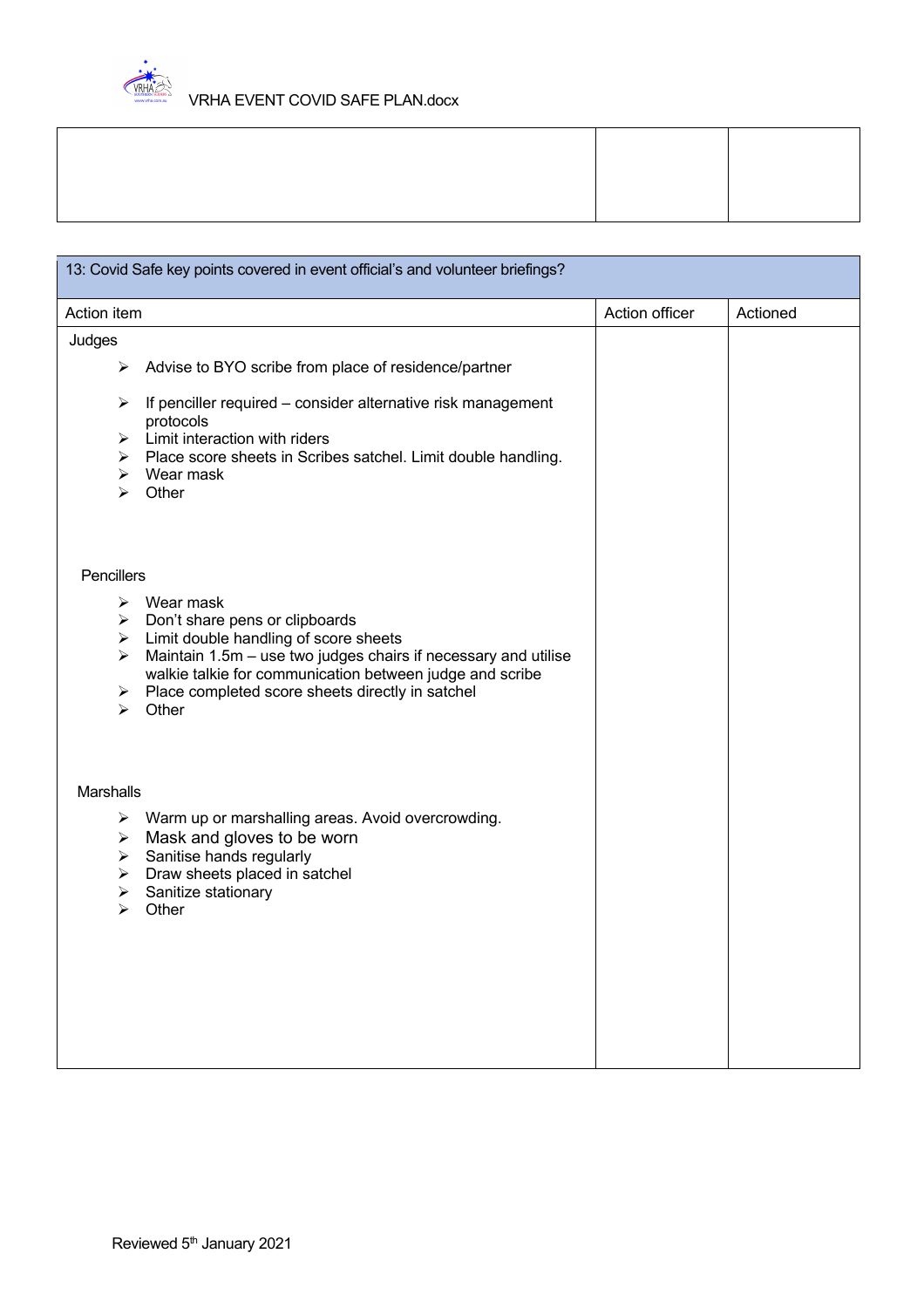

## **Sharing equipment**

In combination with good hygiene practices, a similar pre-emptive measure is to promote behaviours such as not sharing food and drink and limiting the shared use of equipment. Where sharing equipment cannot be avoided, equipment with smooth surfaces should be cleaned between sessions.

14: Steps taken to mitigate risk of transmission of coronavirus (COVID-19) through the sharing of equipment, contact with equipment and/or contact with any surfaces where participants may be at risk of infection

| Action item           |                                                                                   | <b>Action Officer</b> | Actioned |
|-----------------------|-----------------------------------------------------------------------------------|-----------------------|----------|
| $\blacktriangleright$ | Scheduled cleaning of common use surfaces                                         |                       |          |
| $\blacktriangleright$ | Cleaning of equipment such as clip boards, walkie<br>talkies before and after use |                       |          |
| $\blacktriangleright$ | No sharing of equipment (eg: laptops)                                             |                       |          |
| $\blacktriangleright$ | Minimise handling of draw sheets and score sheets                                 |                       |          |
| ⋗                     | Other                                                                             |                       |          |
|                       |                                                                                   |                       |          |

## **Toilets**

| 15: Ensure the one person per four square metres rule within these facilities is adhered to |                                                                  |  |  |  |
|---------------------------------------------------------------------------------------------|------------------------------------------------------------------|--|--|--|
| Action item<br><b>Action Officer</b><br>Actioned                                            |                                                                  |  |  |  |
| ➤<br>⋗                                                                                      | Guidelines As per WPNEC Management<br>Covid Safe Officer on duty |  |  |  |
|                                                                                             | Other                                                            |  |  |  |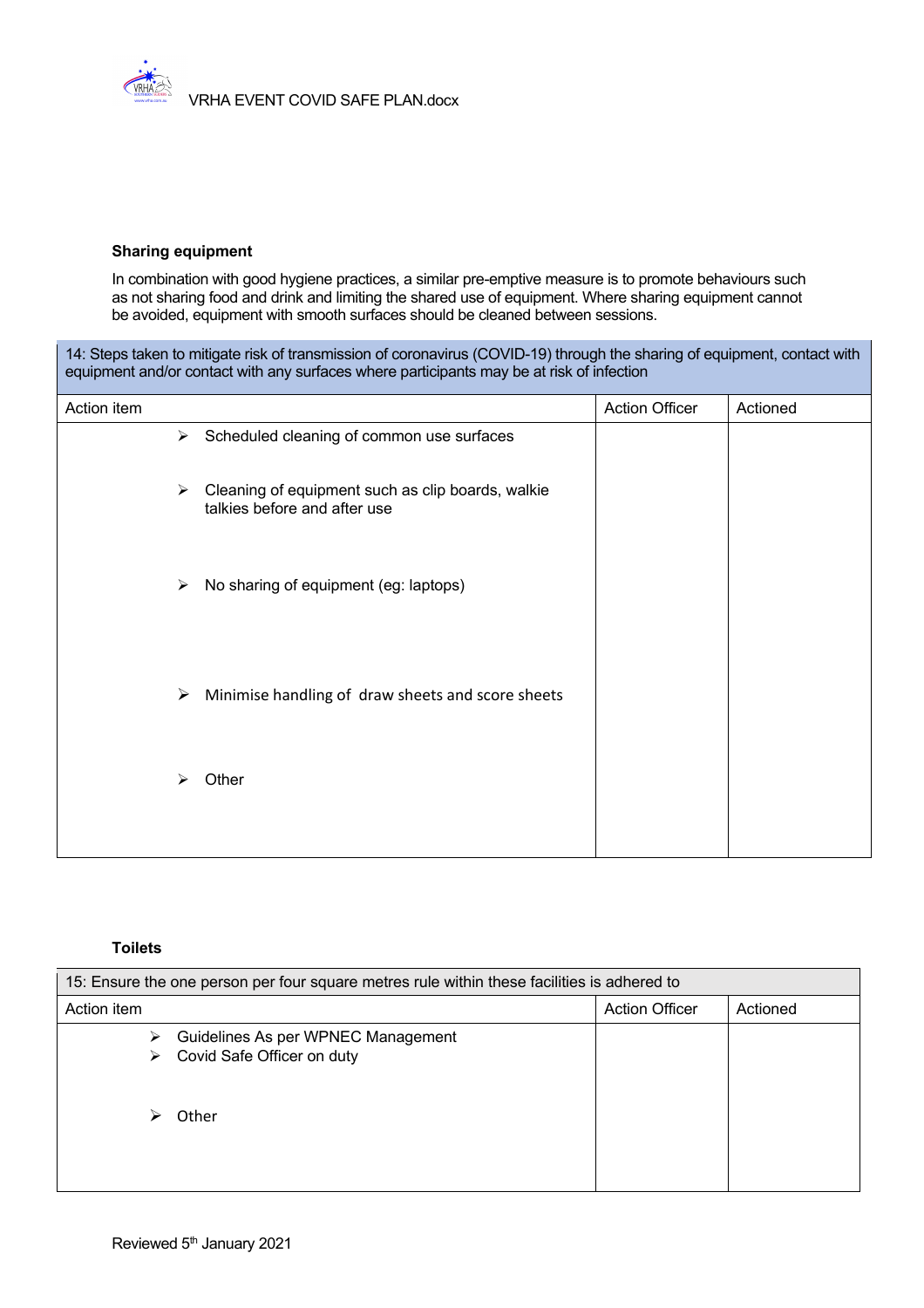

### **Food**

| 16: Food provisions at the event - provisions in place to minimise Covid risk |                                                                                                                               |                       |          |  |
|-------------------------------------------------------------------------------|-------------------------------------------------------------------------------------------------------------------------------|-----------------------|----------|--|
| Action items                                                                  |                                                                                                                               | <b>Action Officer</b> | Actioned |  |
|                                                                               | Yes - food van - As per WPNEC Management & Food Van Vendor<br>Signs re social distancing<br>➤<br>Hand sanitizing station<br>➤ |                       |          |  |
| No                                                                            | Advice on program that food service not provided. BYO<br>≻                                                                    |                       |          |  |

# **Protocols for addressing Covid 19 symptoms**

| 17: Procedures in place if a participant presents with symptoms consistent with COVID-19 (fever or respiratory<br>symptoms such as cough, sore throat and shortness of breath)                                                                                                                                                                                                                                                                                                                                                       |                       |          |
|--------------------------------------------------------------------------------------------------------------------------------------------------------------------------------------------------------------------------------------------------------------------------------------------------------------------------------------------------------------------------------------------------------------------------------------------------------------------------------------------------------------------------------------|-----------------------|----------|
| <b>Action items</b>                                                                                                                                                                                                                                                                                                                                                                                                                                                                                                                  | <b>Action Officer</b> | Actioned |
| Notify the VRHA Covid Safety Officer and or Show<br>➤<br>Management                                                                                                                                                                                                                                                                                                                                                                                                                                                                  |                       |          |
| Isolate: Remove the person from others. If person has serious<br>1.<br>symptoms such as difficulty breathing call 000.<br>Remove: Mild symptoms (including elevated temperature of 37.5C or<br>2 <sub>1</sub><br>higher) person required to leave venue. Advise to seek medical advice.<br>Inform: Serious symptoms such as difficulty breathing - tell health<br>3 <sub>1</sub><br>authorities by calling the national COVID-19 hotline on 1800 020 080,<br>and follow the advice of health officials. Depending on your situation, |                       |          |
| authorities could give you specific advice.<br>Transport: Make sure the person has transport, either to their home or<br>4.<br>to a medical facility.                                                                                                                                                                                                                                                                                                                                                                                |                       |          |
| <b>Clean:</b> Any indoor or common use area where the person has been.<br>5.<br>Personal Protective Equipment (PPE) should be used when cleaning.                                                                                                                                                                                                                                                                                                                                                                                    |                       |          |
| Identify: Determine if anyone had close contact with the infected<br>6.<br>person. Close contact means anyone who has been face-to-face for at<br>least 15 minutes with the infected person or has been in the same<br>space as them for two hours.                                                                                                                                                                                                                                                                                  |                       |          |
| If instructed by health officials, tell close contacts that they may have<br>$7_{\scriptscriptstyle{\sim}}$<br>been exposed to COVID-19 and the requirements for quarantine. You<br>must maintain the privacy of all individuals involved.                                                                                                                                                                                                                                                                                           |                       |          |
| Follow advise given by the national Covid-19 hotline.<br>8.                                                                                                                                                                                                                                                                                                                                                                                                                                                                          |                       |          |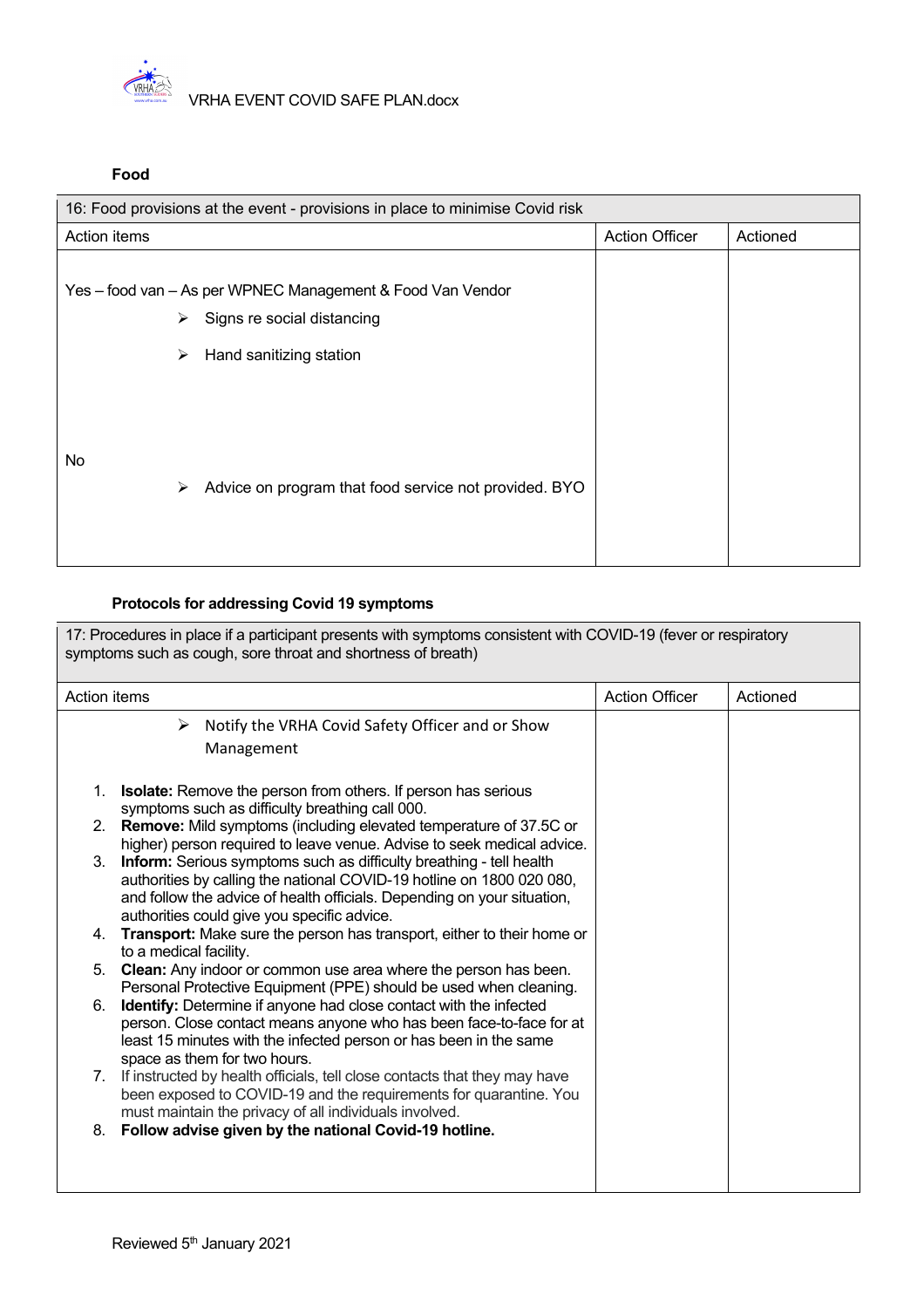

#### **Communication**

Communicating coronavirus (COVID-19) risk strategies to participants is vital. Setting and promoting expectations for required behaviours prior to activities will be crucial to ensuring activities are safe to return to and remain free of further restrictions. This includes communicating current restrictions, improved health literacy of participants and social distancing measures.

| Action item |   |                                                                                                                                                                                                                          | <b>Action Officer</b> | Actioned |
|-------------|---|--------------------------------------------------------------------------------------------------------------------------------------------------------------------------------------------------------------------------|-----------------------|----------|
|             | ➤ | COS to monitor changes to restrictions. Any changes to<br>event directions to be communicated via the Event<br>website www. Vrha.com.au or Victorian Reining Horse<br>Association FB page and email to event competitors |                       |          |
|             | ➤ | Other                                                                                                                                                                                                                    |                       |          |
|             |   |                                                                                                                                                                                                                          |                       |          |

| 19: Pre-event advice regarding social distancing, gatherings and hygiene measures be given to participants |                                                                                                                   |                       |          |
|------------------------------------------------------------------------------------------------------------|-------------------------------------------------------------------------------------------------------------------|-----------------------|----------|
| Action item                                                                                                |                                                                                                                   | <b>Action Officer</b> | Actioned |
| ➤                                                                                                          | Link to current conditions of entry to be included on<br>program and event draw or other means<br>www.vrha.com.au |                       |          |
| ➤                                                                                                          | Method of registration                                                                                            |                       |          |
| ➤                                                                                                          | Arrangements for food                                                                                             |                       |          |
| ➤                                                                                                          | Other                                                                                                             |                       |          |
|                                                                                                            |                                                                                                                   |                       |          |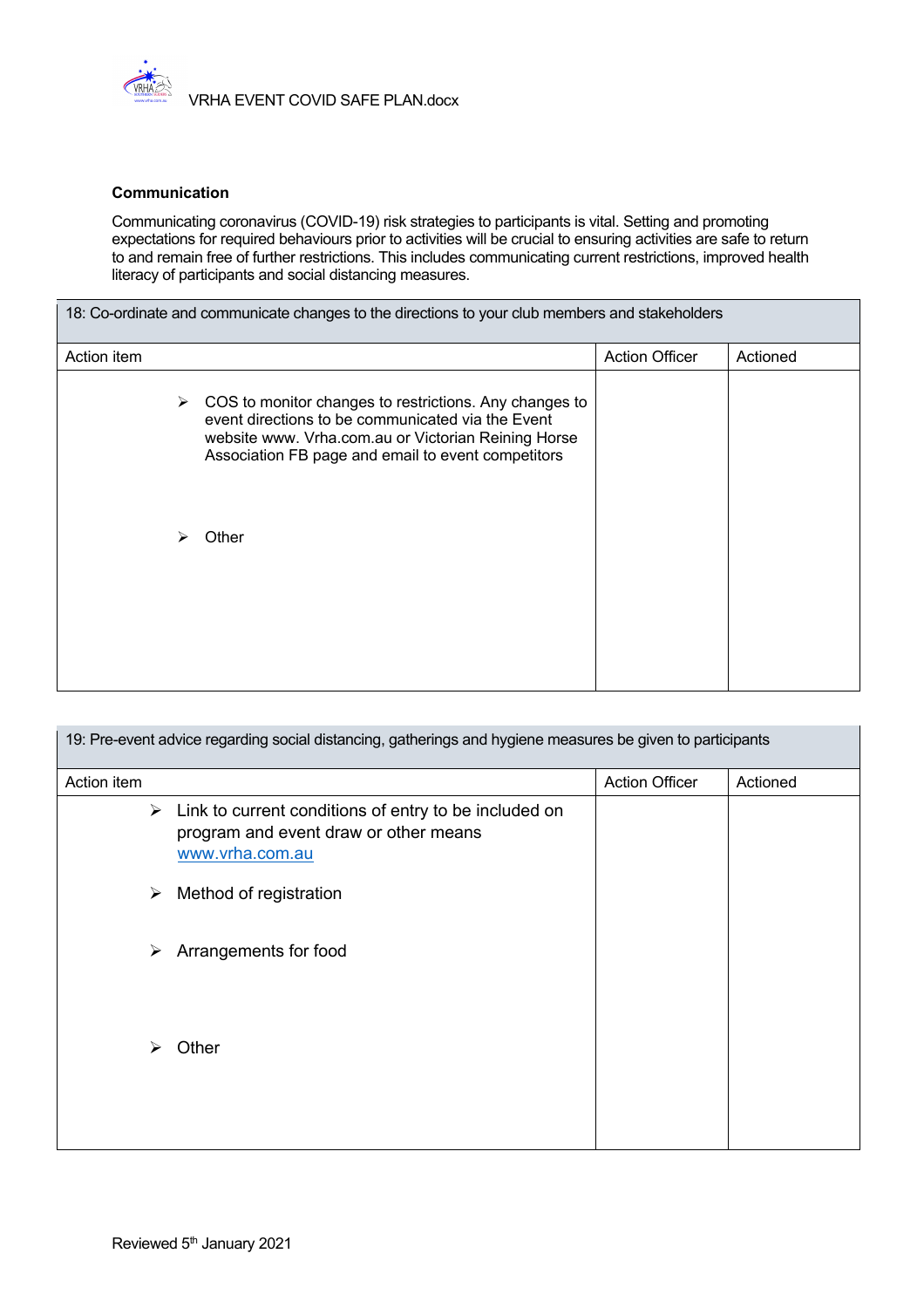

| 20; Encourage compliance with social distancing, gathering and hygiene measures during the event |                                              |                       |          |  |
|--------------------------------------------------------------------------------------------------|----------------------------------------------|-----------------------|----------|--|
| Action item                                                                                      |                                              | <b>Action Officer</b> | Actioned |  |
| ➤                                                                                                | Signs and announcements                      |                       |          |  |
| ➤                                                                                                | Marshalls and CSO monitoring compliance      |                       |          |  |
| ➤                                                                                                | Hand sanitizing stations at common use areas |                       |          |  |
| ➤                                                                                                | Other                                        |                       |          |  |
|                                                                                                  |                                              |                       |          |  |
|                                                                                                  |                                              |                       |          |  |

| 21: Ensure as far as possible that participants, officials and other personnel stay at home if they are feeling unwell? |                                                                  |                       |          |  |  |
|-------------------------------------------------------------------------------------------------------------------------|------------------------------------------------------------------|-----------------------|----------|--|--|
| Action item                                                                                                             |                                                                  | <b>Action Officer</b> | Actioned |  |  |
| ➤<br>➤                                                                                                                  | Pre-event publicity<br>VRHA Website & Social media Facebook Page |                       |          |  |  |
| ➤                                                                                                                       | Replacement officials/judges on call                             |                       |          |  |  |
| ➤                                                                                                                       | Other                                                            |                       |          |  |  |
|                                                                                                                         |                                                                  |                       |          |  |  |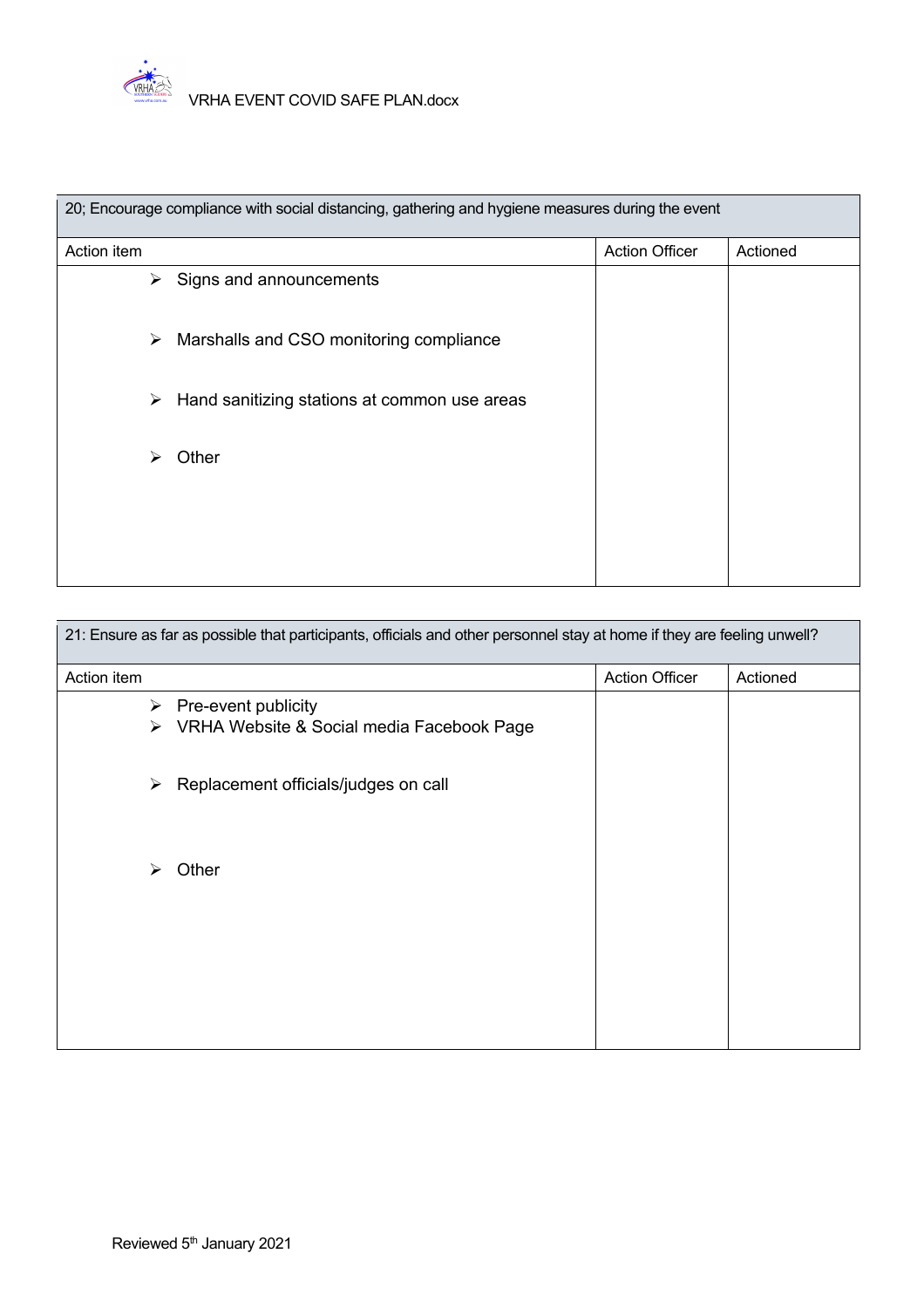

| 22: Strategies to address non-compliance? |                                                                                                                                     |                       |          |  |
|-------------------------------------------|-------------------------------------------------------------------------------------------------------------------------------------|-----------------------|----------|--|
| Action item                               |                                                                                                                                     | <b>Action Officer</b> | Actioned |  |
|                                           | > Warning/reminder by VRHA official/marshall/CSO                                                                                    |                       |          |  |
|                                           | $\triangleright$ Failure to follow directions – VRHA Show<br>management & WPNEC Management -<br>elimination/request to depart venue |                       |          |  |
|                                           | $\triangleright$ Failure to leave venue following identification of symptoms<br>- contact local police.                             |                       |          |  |
|                                           | > Report deliberate non-compliance to VRHA Show<br>Management or WPNEC for handling under Complaint<br>Process                      |                       |          |  |
|                                           | $\triangleright$ Other                                                                                                              |                       |          |  |
|                                           |                                                                                                                                     |                       |          |  |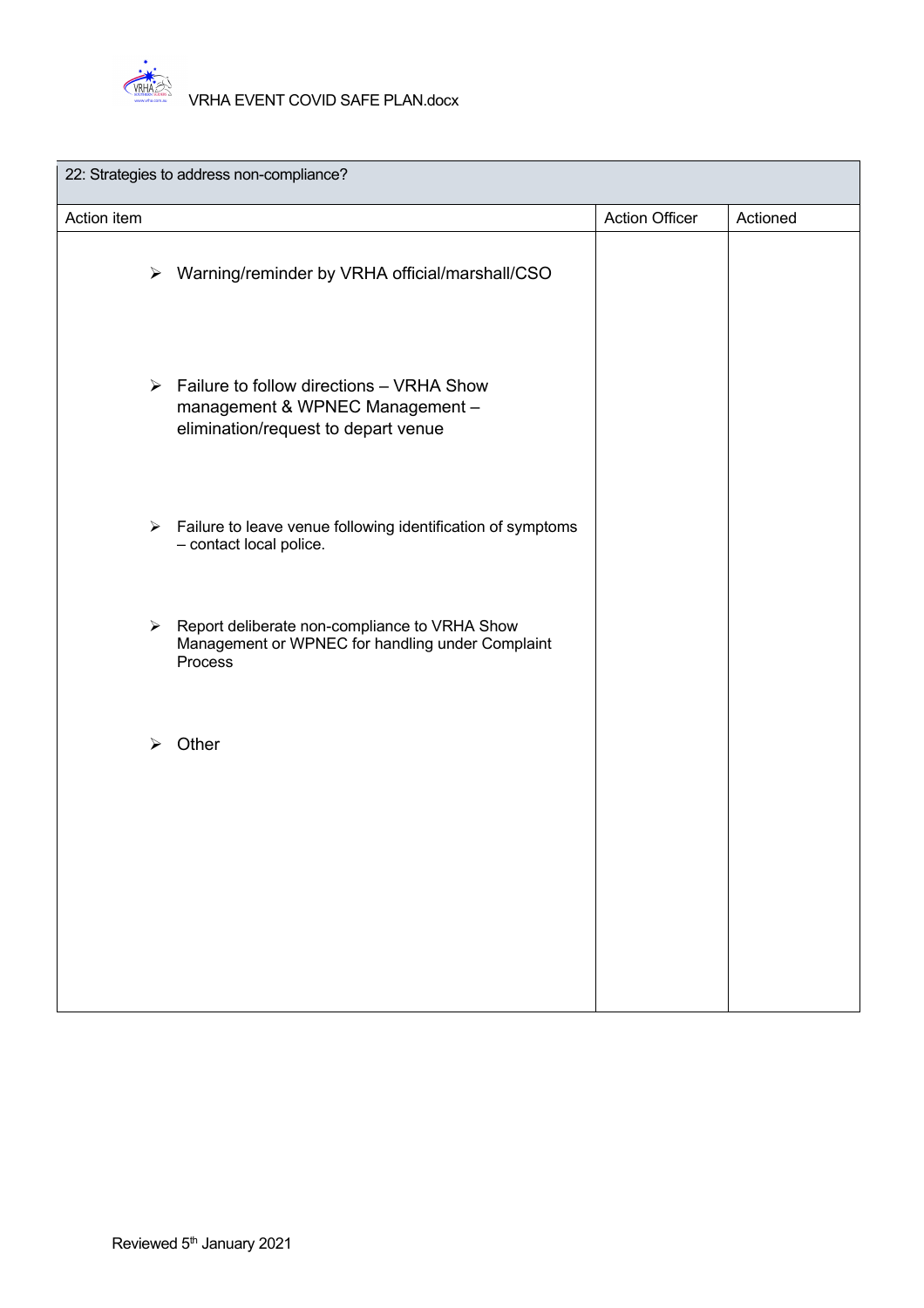

# POSITION DESCRIPTION - COVID SAFETY OFFICER

#### **OVERVIEW**

To keep VRHA safe for participants, members, parents, volunteers, coaches, officials and spectators, and to ensure the safety of the wider community VRHA strongly supports the appointment of a Club COVID Safe Officer.

The COVID Safe Officer will be of assistance in implementing a safe return to VRHA activities.

It is recommended that this role is a 'stand-alone' role, however, can be combined with other duties that do not restrict the duties of the COVID Safe Officer.

#### **SCOPE OF POSITION**

*Aim*: To ensure VRHA remains safe for all members and participants

*Role*: The COVID Safe Officer is responsible for implementing the club Covid Safety Plans (VRHA Training days and events) and to ensure that all the actions outlined are in place prior to an activity commencing.

*Extent*: This role extends to all activity undertaken by the club: training days, Events, all other riding activity. The club committee may appoint one or more COVID Safe Officers to ensure a presence at all activity. The COVID Safe Officer can delegate duties as required.

*Reports to:* VRHA Committee.

*Communicates with*: Werribee Park National Equestrian Centre or any other venue Management utilized.

#### **EXPERIENCE REQUIRED**

Must be able to maintain an understanding of the VRHA Covid Safe Plan as amended from time to time to reflect Victorian State Government requirements.

### **DUTIES:**

- To ensure the VRHA COVID Safety plan is in place and kept up to date.
- To attend event to monitor the implementation of the COVID Safety plan.
- Ensure volunteers are in place where required
- Ensure social distancing is maintained including compliance with density. The VRHA COVID Safe Officer has the authority to request compliance from members, participants and visitors.
- Ensure collection of names, contact details and time of arrival.
- Ensure toilets and public places are cleaned as required and supplies of sanitizer and paper towels are maintained.
- Report instances of non-compliance to the VRHA Show Management. VRHA Show Management is to deal with evictions of people who refuse to comply.
- Implement mandatory exclusion, that is, people who are displaying symptoms of being sick must be directed to leave the premises immediately.